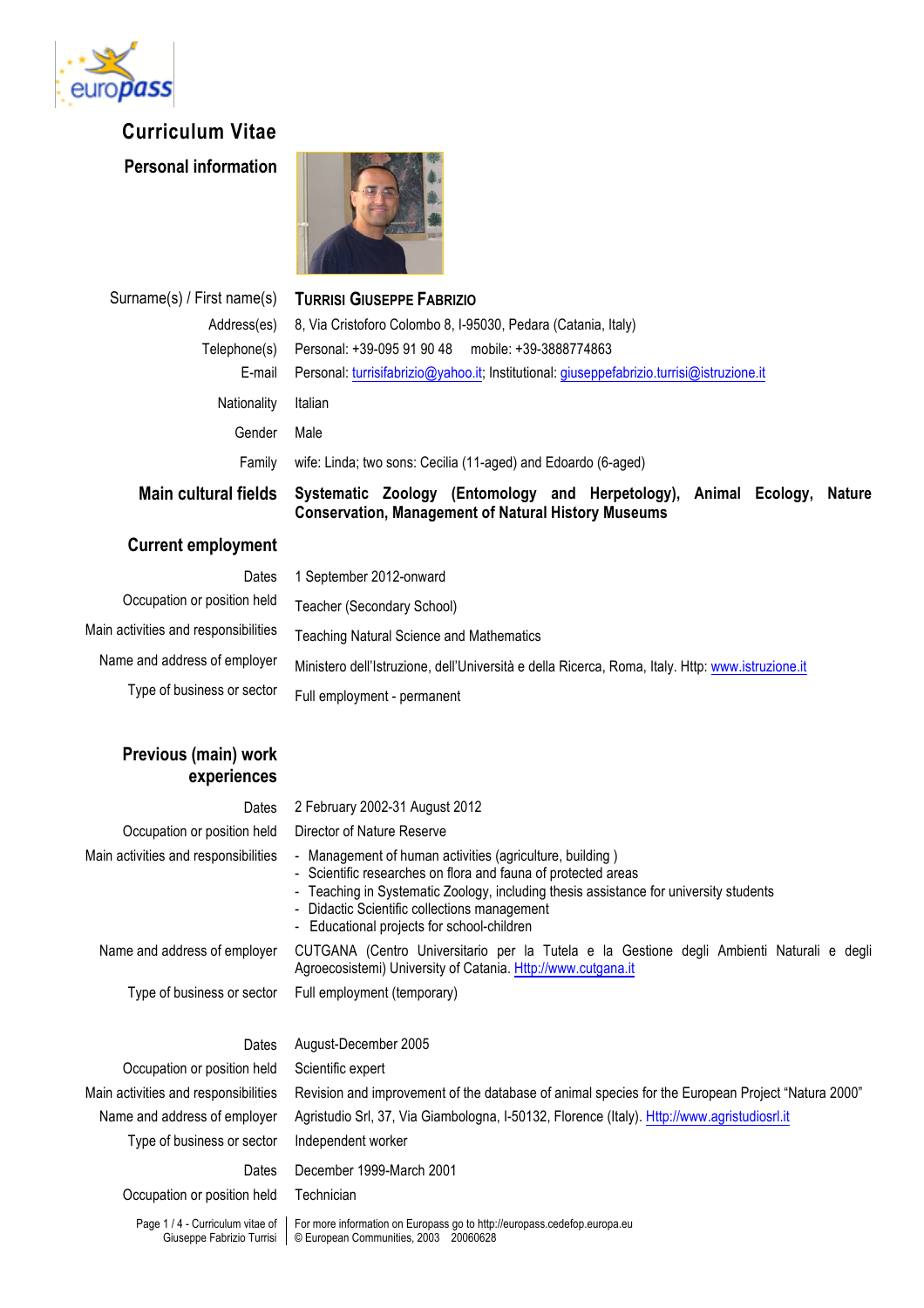Main activities and responsibilities Restoration of the zoological collections (both Vertebrate and invertebrate)

Name and address of employer Museum of Zoology, University of Catania, Department of Animal Biology "*Marcello La Greca*", 81, Via

Androne, I-95124 Catania (Italy). Http://wwwold.unict.it/dipartimenti/biologia\_animale/ Type of business or sector Independent worker (European Project: "Catania-Lecce" for Museum improvement)

### **Dates** September 1999- January 2000

Occupation or position held Technician

Main activities and responsibilities Elaborating data on flora and vegetation of the Aeolian Archipelago (Sicily) Name and address of employer University of Palermo, Department of Botany, 28, Via Archirafi, I-90123 Palermo (Italy). Http://www.unipa.it/botanica/

Type of business or sector Independent worker

## **Education and training**

## Dates 16.2.2005

Title of qualification awarded PhD Principal subjects/occupational skills covered

Thesis title: "*Revision of the Palaeartic species of the genus* Pristaulacus *Kieffer, 1900 (Hymenoptera, Aulacidae) with phylogenetic considerations and notes on biology*". Subject: monograph of the Palaearctic species of *Pristaulacus* (a poorly-known genus of parasitoid wasps), with redescription of all valid species based on types examination; revision of distribution; original iconography. Contents:

1) generic assessment of the family Aulacidae using cladistic method; 2) phylogenetic relationship of Palaearctic species of *Pristaulacus* using both evolutionary and cladistic methods; 3) morphofunctional adaptations of imago to endoxylic parasitoid life style.

Note: published on 2007 in the peer-reviewed journal "Zootaxa"

Name and type of organization providing education and training Level in national or international classification

ISCED6

University of Catania, Catania (I)

University of Catania, Catania (I)

## Dates 15.7.1998

ISCED5d

Title of qualification awarded Bachelor of Biology Principal subjects/occupational skills covered

Thesis title: "*The Mutillidae (Insecta, Hymenoptera) of Sicily and neighbouring Islands*". Subject: monograph of the Mutillidae from Sicily and neighbouring Islands, with taxonomic, chorological, faunistic and biogeographical original data.

Note: published on 1999 in the peer-reviewed journal "Bollettino Accademia Gioenia di Scienze Naturali"

Name and type of organization providing education and training Level in national or international classification

## **Personal skills and competences**

Mother tongue(s) **Italian**

Other language(s)

Self-assessment **Understanding Speaking Writing** *European level (\*)* Listening Reading Spoken interaction Spoken production **English** B1 Independent user B1 Independent user B1 Independent user B1 Independent user B1 Independent user **Deutsch** A1 Basic user<br>(elementary) Basic user and Basic user and Basic user<br>
(elementary) A1 (elementary) A1 (elementary) Basic user and Basic user and Basic user<br>
(elementary) A1 (elementary) A1 (elementary)

(elementary)

*(\*) Common European Framework of Reference for Languages*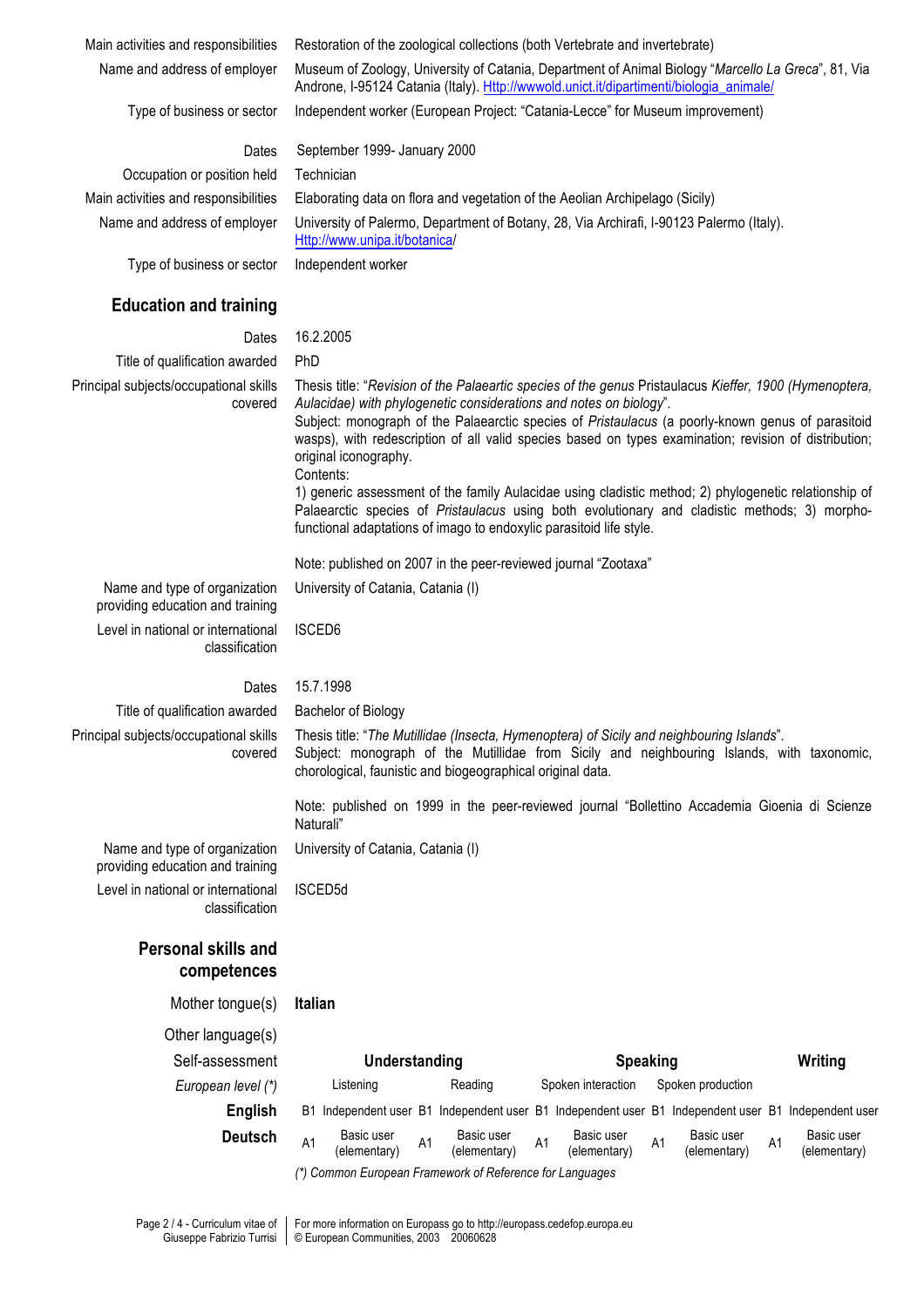| Social skills and competences    | I made several stages (Dec 2002; Oct 2003; May 2004; July 2005; October 2006; September-October<br>2009; June 2010) in Munich (Germany) at Zoologische Staatssammlung to study the relevant<br>Hymenoptera collections of this very important Institution, and to organize scientific projects on<br>taxonomy and systematics of parasitoid Hymenoptera (especially Aulacidae and Ichneumonidae).                                                                                                                                                                                                                     |
|----------------------------------|-----------------------------------------------------------------------------------------------------------------------------------------------------------------------------------------------------------------------------------------------------------------------------------------------------------------------------------------------------------------------------------------------------------------------------------------------------------------------------------------------------------------------------------------------------------------------------------------------------------------------|
|                                  | I attended (August 2007) a scientific stage in Copenhagen (Zoological Museum) under SYNTHESYS<br>(European Project) focussing on the anatomical study on the subgenual organ of the parasitoid wasp<br>family Stephanidae (results published in 2008 on Journal of Natural History, London).                                                                                                                                                                                                                                                                                                                          |
|                                  | I attended (April 2010) a scientific stage in London (Natural History Museum) under SYNTHESYS<br>(European Project) focussing on revision of the Collection of Aulacidae.                                                                                                                                                                                                                                                                                                                                                                                                                                             |
|                                  | I attended (June 2011) a scientific stage in Copenhagen (Zoological Museum) under SYNTHESYS<br>(European Project) focussing on the anatomical study of hind coxal guide of the parasitoid wasp family<br>Aulacidae for phylogenetic and functional morphology investigation.                                                                                                                                                                                                                                                                                                                                          |
|                                  | I collaborated to the comprehensive recently published volume: Blank, S. M., Schmidt, S. & Taeger, A.<br>(eds) 2006: Recent Sawfly Research: Synthesis and Prospects. 704 pp., 16 pl. - Goecke & Evers,<br>Keltern supported by Deutsches Entomologisches Institut ZALF e.V. and Zoologische<br>Staatssammlung München                                                                                                                                                                                                                                                                                                |
|                                  | I am specialist on systematics, taxonomy, phylogeny, functional morphology of the parasitoid was<br>family Aulacidae at worldwide level, has described several tens of new species and have done the first<br>extensive research on phylogeny.<br>I am expert of Sicilian Amphibians and Reptiles, with reference to distribution, ecology and<br>conservation biology aspects.                                                                                                                                                                                                                                       |
| Technical skills and competences | - University teaching experiences: I worked in various didactic and educational projects on nature-<br>knowledge and environment protection for school-children, and I have taught Systematic Zoology<br>and Laboratory of Invertebrate Zoology for several courses of Systematic and Applied Zoology at<br>my University during the years 2001-onwards                                                                                                                                                                                                                                                               |
|                                  | - Scanning Electron Microscope technical skills: during my one stage in Munich (May 2004) at<br>Zoologische Staatssammlung, and in Copenhagen (August 2007, June 2011) I worked with SEM<br>for researches on comparative morphology of parasitoid Hymenoptera                                                                                                                                                                                                                                                                                                                                                        |
| Academic skills and competences  | - I taught the course "Laboratory of Zoology" at University of Catania in the years 2003, 2004, 2005,<br>2006, 2007, 2008, 2009 as free external professor (including lessons and examinations).                                                                                                                                                                                                                                                                                                                                                                                                                      |
|                                  | - I taught the course "Zoological methodologies" at University of Catania in the years 2008, 2009,<br>2010 as free external professor (including lessons and examinations).                                                                                                                                                                                                                                                                                                                                                                                                                                           |
|                                  | - I taught the course Systematic Zoology at University of Catania in the years 2009 and 2010 as free<br>external professor (including lessons and examinations).                                                                                                                                                                                                                                                                                                                                                                                                                                                      |
|                                  | - I was supervisor between 2001 and 2014 of 14 students at University of Catania for thesis<br>elaboration and discussion to get Bachelor of level I and II in the University courses: "Scienze<br>Ecologiche", "Scienze Naturali", "Scienze Biologiche" and "Scienze Ambientali".                                                                                                                                                                                                                                                                                                                                    |
|                                  | - I was supervisor of a PhD student (Dr. Pierluigi La Greca) and responsible of the scientific research,<br>with a Master Thesis discussed for the Internation "Dottorato di Ricerca in "Scienze Entomologiche<br>e difesa degli agroecosistemi", XXIII ciclo", 2007-2010 (Faculty of Agraria and Faculty of Sciences).<br>Title of thesis: "Diversità ed ecologia degli Imenotteri Apoidei in ambienti frammentati pedemontani<br>antropica",<br>dell'Etna<br>differente<br>pressione<br>the<br>a<br>see<br>web<br>source:<br>http://archivia.unict.it/handle/10761/300?mode=full (abstract and download of thesis). |
| Computer skills and competences  | Competent with most Microsoft Office programmes and mac operative system; competent with Adobe<br>Photoshop and CorelDraw; competent with PAUP* 4.0b10, MacClade 4.05 for MacIntosh, TNT (Tree<br>Using New Technology), Mesquite                                                                                                                                                                                                                                                                                                                                                                                     |